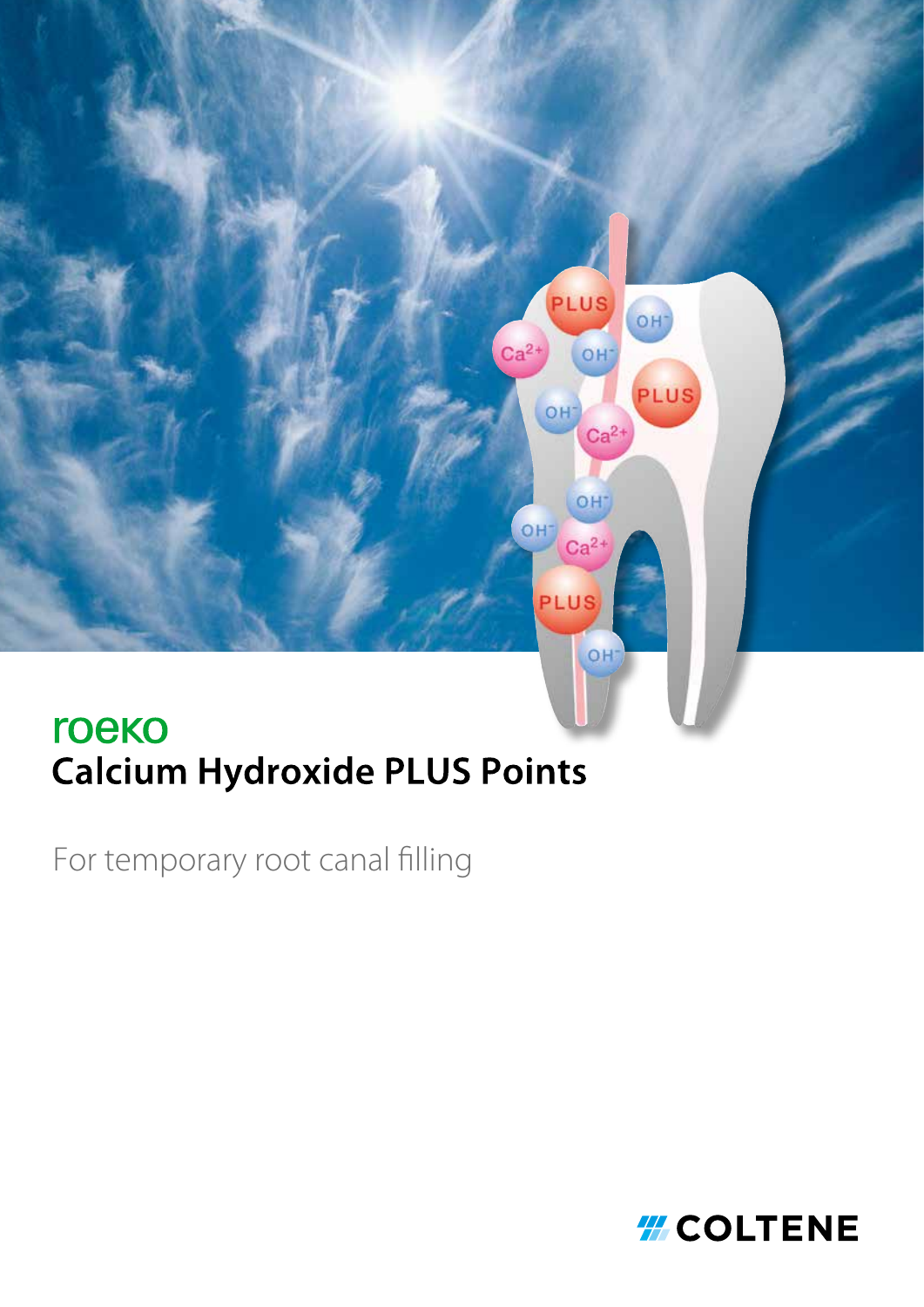# roeko **Calcium Hydroxide PLUS Points**

# **PLUS**

- **= greater release of Ca(OH)2**
- **= more effective over longer period**



#### **Release of hydroxide ions**

Even after drying, sufficient moisture flows into the canal from the dentine tubules and through the apex causing the ions to dissociate from the point. An alkaline solution develops within the canal. The pH of the solution quickly rises above 12 creating an environment in which oral bacteria cannot survive. The composition of the *Calcium Hydroxide PLUS points* ensures that sufficient Ca(OH), is always present in the canal.

#### **Duration**

It is recommended that the point be left in the canal for 1 – 3 weeks. Afterwards it should be replaced or the canal be permanently filled. In certain clinical situations the point should be replaced at shorter intervals (2 – 3 days). The release of Ca(OH), does not affect the stability of the point and it can easily be removed even after several months in the canal.

#### **Definitive root canal filling**

After removing the *Calcium Hydroxide PLUS point* no residue is left in the canal and the definitive filling can be done immediately.

Calcium hydroxide Ca(OH), is used for the temporary filling of root canals. Vital enucleation, apexification, gangrene and resorption are further areas of treatment mentioned in the literature.



#### **Contents**

52% calcium hydroxide 42% guttapercha sodium chloride surfactants

#### **Application**

**4**  Release of  $Ca<sup>2+</sup>$  and OH -lons

The canal must be cleaned well, rinsed intensively and dried for successful treatment. *Calcium Hydroxide PLUS points* are ready for use. The predetermined length is marked on the point. It is then simply inserted into the canal directly to the apex. The initial release of calcium hydroxide can be accelerated by adding a drop of sterile water. The use of a paste together with the point can reduce its efficacy and may leave residue in the canal, which is not the case if the point is used alone. In oval or extremely conical canals additional smaller points can be applied. In cases of extreme inflammation an ISO size smaller point should be used to allow pressure to be released from the canal. The excess length can be folded into the opening of the canal, if there is sufficient space, to facilitate later removal. (See fig. 3)

#### **Indications**

To successfully treat an infected root canal with calcium hydroxide an elevated pH should be achieved within the canal. This condition should be achieved quickly and held over a period of time. As clinical tests have shown, the original *Calcium Hydroxide Points* effectively fulfilled these prerequisites for successful treatment.

The improved formula, however, used in the

*Calcium Hydroxide PLUS points*, ensures that even more calcium hydroxide is released over an even longer period of time. The addition of sodium chloride and a surfactant causes pores to form on the surface of the points, giving a larger surface area for the release of calcium hydroxide. Recent tests with *Calcium Hydroxide PLUS points* on artificially infected teeth show a significantly greater antimicrobial activity against the target organisms than a calcium hydroxide paste. (Connor et al., 2000)

# **Application**







tweezers

#### **Proven**

Calcium hydroxide has been used for over 100 years in dentistry and has become more popular in recent years due to its efficacy and biocompatibility:

- The substance guarantees a rapid increase of the pH within the canal to above 12. Oral bacteria cannot survive in such a highly alkaline environment.
- Calcium hydroxide is very biocompatible when used for root canal treatment.
- Due to its low solubility only 1.7gr. are dissolved in a litre of water at  $20^{\circ}C$  – the substance automatically works as a depot for the release of ions over a period of time. Upon neutralization of OH-ions in the solution, further crystalline Ca(OH), dissolves immediately to maintain the pH above 12.
- Calcium hydroxide can be used for apexification as well as treating infected canals.

#### **Time saving**

The ISO *Calcium Hydroxide PLUS points* can be applied more easily into the canal right down to the apex. Further advantages in compari-

son to pastes:

• there is no smearing in the cavity

- they are ready to use (no mixing necessary)
- application is fast
- quick and complete removal,

no crystalline residue as with paste

#### **Literature**

Baumann MA, Beer R: Die medikamentöse Einlage im infizierten Wurzelkanal. ZWR 1999; 108: 274-281

Connor CE, Thomas JG, Jackson CR:

Fluorescent microscopy in evaluating bacterial inhibition by calcium hydroxide medicaments. Poster presented at the American Association of Endodontists Meeting, Honolulu 2000

**Reliable** 

Canals are not always completely filled when calcium hydroxide in suspension or paste form is used (Baumann and Beer 1999). Reasons for this are air bubbles in the mixture and difficulties in reaching the apex, particularly in extremely curved canals. Another problem is overfilling the canal through the apex. With the ISO *Calcium Hydroxide PLUS points* the canal can be filled uniformly. Marking the predetermined canal length on the point ensures that the apex is reached.